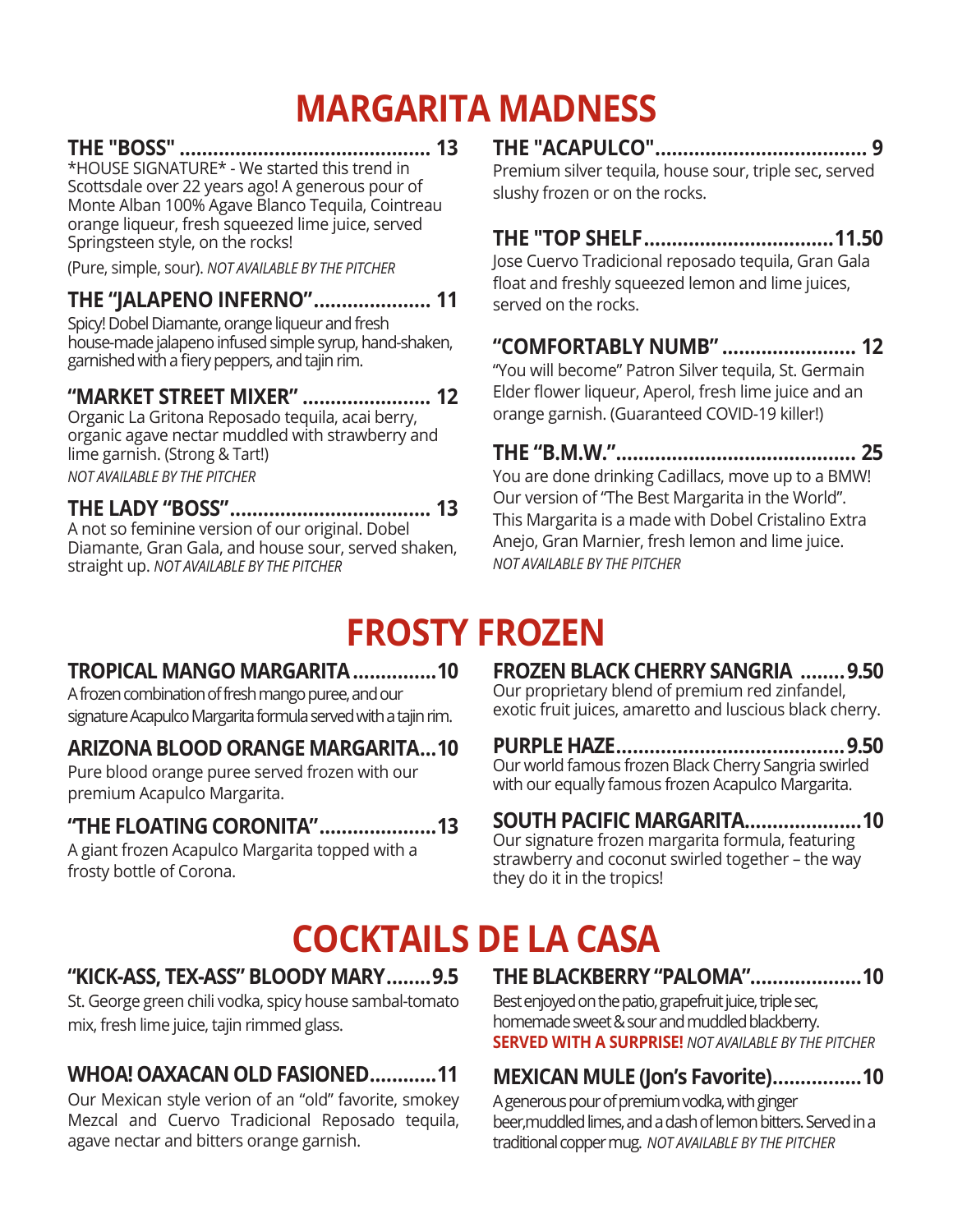# **WINE & BEER**

| <b>WHITES</b>                         | <b>GLASS</b> | <b>BOTTLE</b> |
|---------------------------------------|--------------|---------------|
| <b>C.K. MONDAVI, CHARDONNAY</b>       | 9.00         | 30.00         |
| <b>GOLDSCHMIDT, CHARDONNAY</b>        | 12.00        | 46.00         |
| <b>ROMBAUER, CHARDONNAY</b>           | 16.00        | 60.00         |
| <b>CHASING VENUS, SAUVIGNON BLANC</b> | 11.00        | 30.00         |
| <b>CA' DEL SARTO, PINOT GRIGIO</b>    | 9.00         | 30.00         |
| <b>VILLA WOLF, RÓSE</b>               | 10.00        | 38.00         |
| <b>REDS</b>                           | <b>GLASS</b> | <b>BOTTLE</b> |
| <b>CROOKED PATH, ZINFANDEL</b>        | 11.00        | 40.00         |
| <b>SEEKER, PINOT NOIR</b>             | 10.00        | 38.00         |
| <b>GHOSTRUNNER, RED BLEND</b>         | 10.00        | 38.00         |
| <b>C.K. MONDAVI, CABERNET</b>         | 9.00         | 30.00         |
| <b>ROBERT HALL, CABERNET</b>          | 12.00        | 46.00         |
| <b>BUBBLES</b>                        | <b>GLASS</b> | <b>BOTTLE</b> |
| <b>JP CHENET BRUT, SPLIT</b>          | 10.00        | 35.00         |
| <b>IP CHENET RÓSE, SPLIT</b>          | 10.00        | 35.00         |
|                                       |              |               |

# **FROSTY BEERS**

| <b>Blue Moon</b> | <b>Dos Equis Lager</b> | <b>Coors Light</b>   |
|------------------|------------------------|----------------------|
| <b>Budweiser</b> | <b>Miller Lite</b>     | <b>Stella Artois</b> |
| <b>Bud Light</b> | <b>Corona Light</b>    | <b>Pacifico</b>      |
| Corona Extra     | <b>Michelob Ultra</b>  | <b>Buckler N/A</b>   |

# **Ask about our current "ON TAP" beer selection**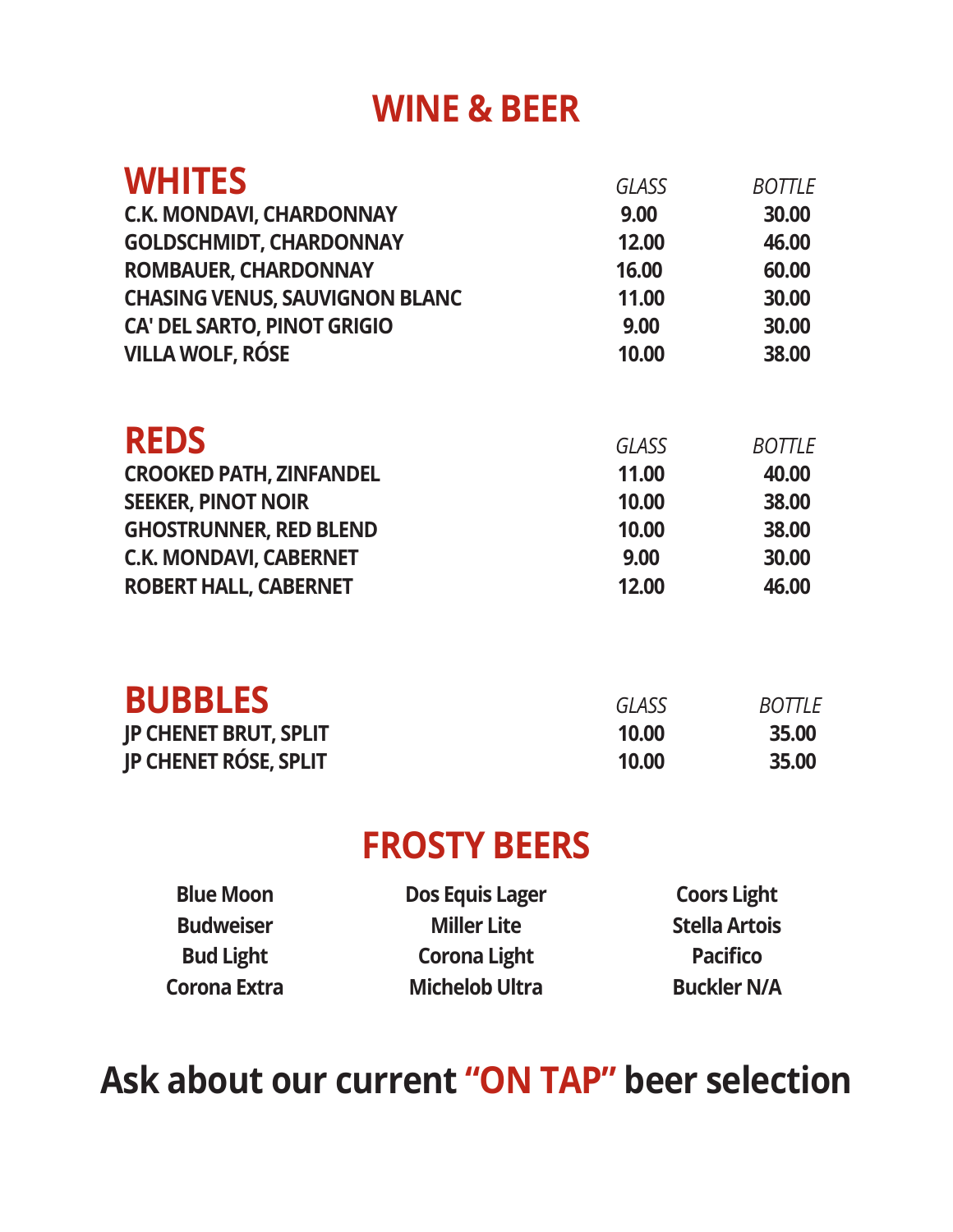# **THE ILLUSTRIOUS GREEN CORN TAMALES**

Authentic old world recipe – two tamales made with sweet white corn masa, folded around Mexican cheeses and green chiles, steamed in the husk for amazing flavor, topped with green sauce. 10.99

## **OLD GRINGO QUESO CRISP**

Large, crisp, flour tortilla topped with cheese. 8.99 *Add Fresh Green Chiles +1.00*

# **ESPINACA CON QUESO**

A savory blend of fresh spinach, pepper-jack cheese, tomatoes, and onions. 11.99

*Add Hatch Chiles +2.00*

# **CHUNKY GUACAMOLE DE LA CASA**

Fresh avocados tossed with tomatoes, fresh lemon juice, onions, chiles, cilantro, and topped with tomatoes. 12.99

# **TOP SHELF CEVICHE**

Fresh lime marinated Mexican shrimp with a clam-tomato broth, fresh jalapeños, cucumber, onion, lemon, and avocado. 14.99

#### **MINI FUNDIDOS**

Everyone's favorite! Six mini flour tortillas stuffed with shredded chicken. Topped with jalapeño cream cheese and fresh diced jalapenõs. 12.99

### **SONORAN GRILLED QUESADILLA**

Crispy flour tortillas topped with shredded Mexican cheeses, green chiles, sour cream, and guacamole, grilled and folded. 10.99

*Add grilled chicken or steak\* +3.00*

#### **HATCH CHEESY BEAN DIP**

A totally new variation on the old theme... fresh made refried pinto beans amped up with Hatch Chilies and cheesy sauce. Amazing! 9.99

### **SOUTH OF THE BORDER SAMPLER PLATTER**

A sampling of our customer favorites; quesadilla, green corn tamale, machaca beef & green chile burros, mini fundidos, queso dip, guacamole, & beans. (No substitutions please) 16.99

# **APPETIZERS SOUPS & SALADS**

Chipotle Ranch, Farmhouse Ranch, Añejo-Mango Vinaigrette, Garlicky Creamy Caesar, Lite Italian

### **ARROZ CON POLLO SOUP**

Spicy chicken broth with Mexican rice and shredded chicken, jack cheese, avocado, & flour tortillas. 8.99

### **TACO SALAD**

Fresh greens topped with all your favorites! Seasoned grilled chicken, cheese, tomatoes, green onions, Fritos™, guacamole, and sour<br>cream, Served in a crunchy shell. 14.99 cream. Served in a crunchy shell.

# **CAESAR'S TIJUANA CHICKEN**

We blend crispy romaine lettuce, grilled chicken and garlicky Caesar dressing with crunchy tortilla confetti and parmesan cheese. 14.99

# **THE QUESADILLA COBB**

Mixed field greens topped with avocado, diced grilled chicken, Mexican cheese, pico de gallo, hard boiled egg, and cucumber, garnished with quesadilla bites. 15.99



fries, rice, or beans.

- **BEAN & CHEESE BURRITO**
- **SOFT OR CRISPY TACO:** *YOUR CHOICE:* **1. CHICKEN or 2. BEEF (MEAT & CHEESE)**
- **CHICKEN FINGERS (2)**
- **HAMBURGER/CHEESEBURGER**
- **SONORAN HOT DOG**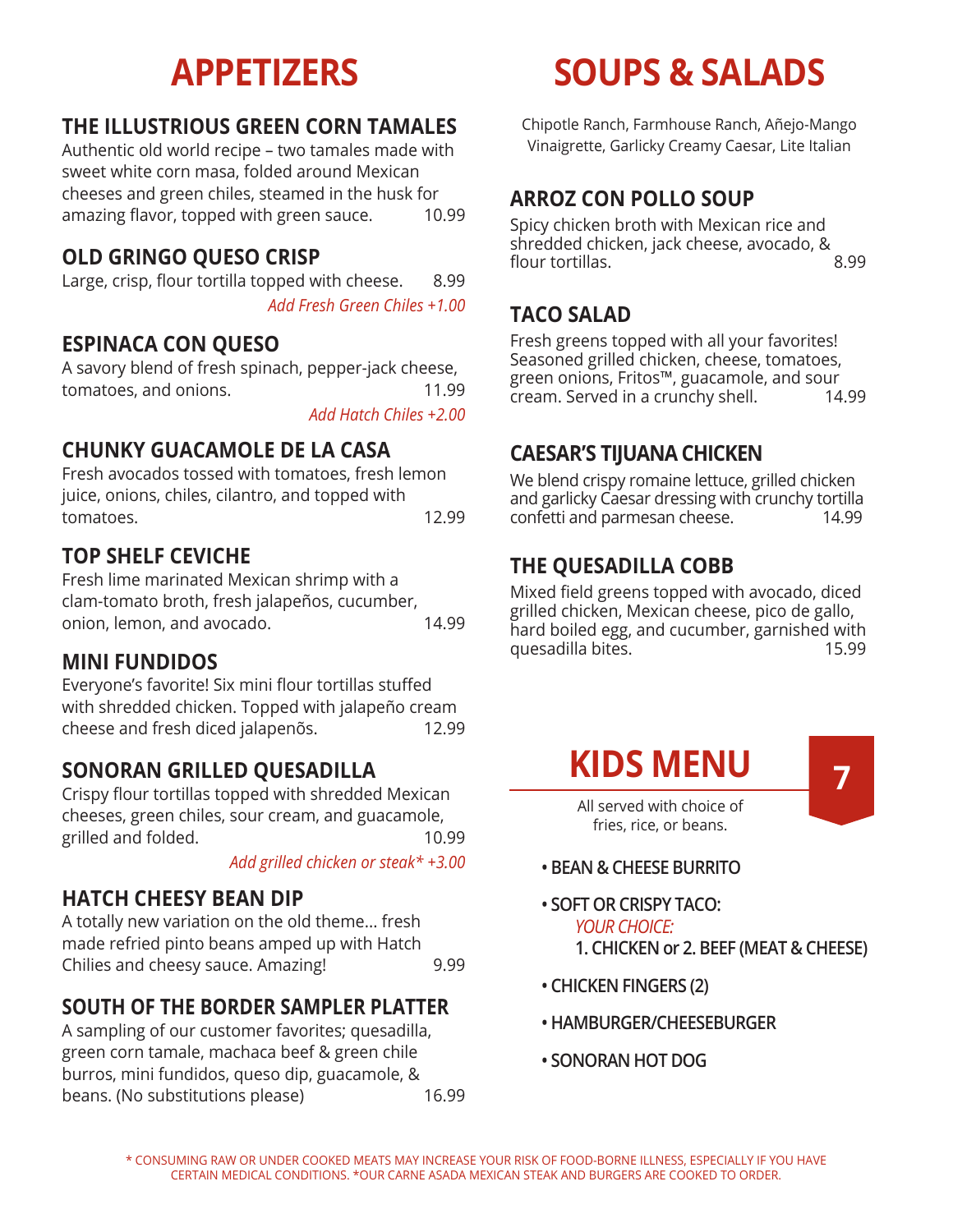# **FABULOUS FAJITAS**

All fajita ingredients spend time in our gluten free marinade and are chosen from the highest quality products available.

They are served sizzling hot and include warm flour tortillas, sautéed peppers and onions, sour cream, guacamole, rice, refried beans, and fresh cilantro garnish.

- **> SAUTÉED FRESH VEGETABLE CALABACITAS....16.99**
- **> MARINATED GRILLED CARNE ASADA\* ...........20.99**
- **> MARINATED GRILLED POLLO ASADO..............19.99**
- **> GIANT MEXICAN SHRIMP\* ...............................23.99**
- **> FAJITAS FOR TWO (ANY TWO FROM ABOVE) ......35.99** (No Double Shrimp Please)

# **SPECIALTY TACOS & ENCHILADAS**

Served with rice and black beans

### **VERDE VALLEY SPINACH ENCHILADAS**

Fresh from-the-garden spinach mixed with creamy sauce rolled in two flour tortillas. Topped with red enchilada sauce, espinaca con queso sauce and toasted almonds. 15.99

### **TOMATILLO CHICKEN ENCHILADAS**

Our famous home-made garlicky tomatillo salsa is slathered over two yellow corn shredded chicken enchiladas and topped with cotija cheese. 16.99

#### **HATCH GREEN CHILE ENCHILADAS**

Fresh shredded pork slow-simmered in a Hatch green chile sauce rolled in two corn tortillas topped with cheese and green enchilada sauce.

#### **RYAN'S ROCKIN SHRIMP ENCHILADAS**

Shrimp marinated and sautéed with fresh lime and pico de gallo, rolled into two fresh flour tortillas topped with red and spicy jalapeño cream cheese sauces. 18.99

# **TRADITIONAL TACOS**

Two tacos hard shell corn or soft shell flour tacos with your choice of shredded beef or chicken. Topped with<br>13.99. 13.99 lettuce, tomatoe, and cheese.

### **"STREET INFERNO STYLE" TACOS**

An authentic version of those famous "street tacos," grilled chicken or steak\* stuffed into two corn tortillas. Topped with onion, cilantro, spicy chiles, and cheese. The contract of the contract of the contract of the contract of the contract of the contract of the contract of the contract of the contract of the contract of the contract of the contract of the contract of th

# **TEQUILA LIME SHRIMP TACOS**

Mexican shrimp marinated & sautéed in tequila, fresh lime, and pico de gallo, served in warm flour tortillas. 18.99

### **LAURA'S LOBSTER TACOS**

Flour tortillas stuffed with lightly sautéed sweet lobster meat, topped with cilantro, onion, and Mexican cheese. 18.99

### **MAHI MAHI TACOS TACOS**

Boneless Mahi fillet marinated overnight, chargrilled and served in two fresh flour tortillas, garnished with creamy tomatillo tartar and cabbage. 15.99

# **ANY TWO (2) FAVORITES FOR 15.99 OR THREE (3) FOR 19.99 COMBO CREATIONS**

Served with rice and your choice of refried or black beans.

#### **TACOS**

*HARD SHELL OR SOFT SHELL* Shredded Beef or Chicken

*SOFT SHELL ONLY* Tequila Lime Shrimp, "Street Style" Pollo Asado or Carne Asada

#### **ENCHILADAS**

Cheese, Chicken, Green Chile Pork, Nuevo Mexico, Shredded Beef, Shrimp, or Spinach with Almonds

**GREEN CORN TAMALE**

**ANAHEIM CHILE RELLENO**

**10" POLLO FUNDIDO\*\***

**10" BURRO\*\* (CHOICE OF FILLING)**



\*\* LIMIT ONE GRANDE PER COMBO

\* CONSUMING RAW OR UNDER COOKED MEATS MAY INCREASE YOUR RISK OF FOOD-BORNE ILLNESS, ESPECIALLY IF YOU HAVE CERTAIN MEDICAL CONDITIONS. \*OUR CARNE ASADA MEXICAN STEAK AND BURGERS ARE COOKED TO ORDER.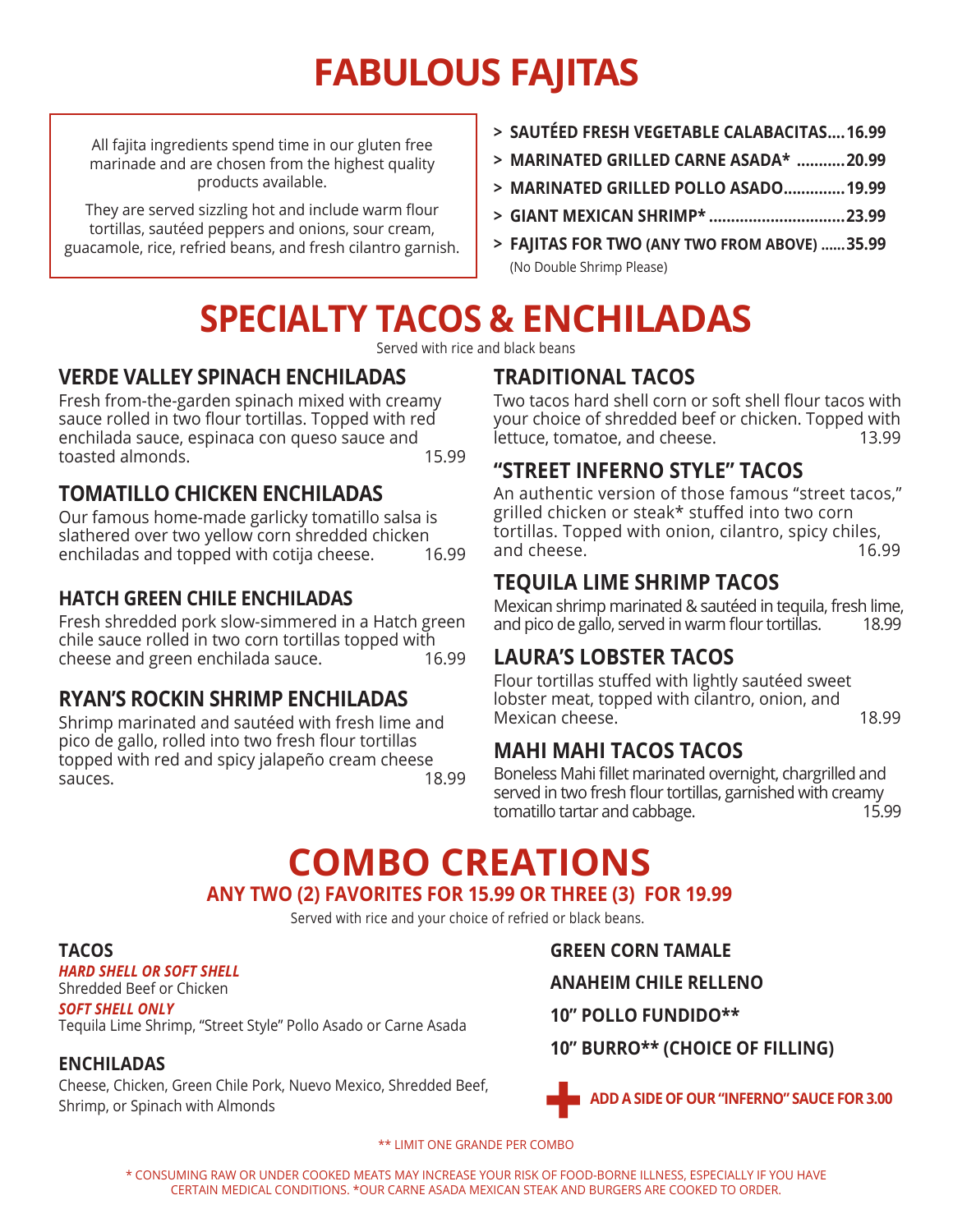# **CUSTOMER FAVORITES**

# **GRANDE BURRO PLATTER**

(This ain't no burr-ito!) A giant 13" flour tortilla stuffed with your choice of filling. Choose from green chile pork, shredded chicken or shredded beef; served enchilada style, with rice and refried beans. 16.99

# **THE CHIMICHANGA THAT ATE NOGALES!**

(Thanks Lee!) A large flour tortilla stuffed with your choice of shredded chicken or beef, deep fried and garnished with sour cream; served with rice and refried beans. 16.99

*Add espinaca con queso sauce +2.00*

# **ANAHEIM CHILE RELLENO PLATTER**

Limited availability! Get 'em while they last! Two fresh Anaheim chiles roasted and stuffed with Monterey jack cheese, battered and fried golden brown, topped with green sauce, served with rice and refried beans. 16.99

*Add machaca beef, shredded chicken, or green chile pork +3.00*

### **PIZZA FUNDIDA MEXICANA**

Double flour tortilla topped with refried beans and fundido sauce with jack and cheddar cheeses, jalapeños, tomatoes, and grilled chicken breast. 17.99

#### **SUPER BOWL**

Our bowl is built with a base of Mexican rice, vegetables Calabacitas and your choice of grilled chicken or steak, topped with pico de gallo and guacamole. 16.99

### **SIGNATURE FUNDIDO**

A local favorite – grilled chicken rolled in a huge flour tortilla with sautéed onions and peppers, golden fried, topped with a generous portion of jalapeño cream cheese, with rice & refried beans. 17.99 *Substitute grilled steak\* +1.00*

### **COURTNEY'S BURRITO**

Char-grilled chicken stuffed into a giant flour tortilla loaded with INFERNO and red enchilada sauces, black beans, cilantro, onions, and topped with diced jalapeños. 17.99

*Substitute grilled steak\* +1.00*

# **ENCHILADAS NUEVO MEXICO**

Char-grilled breast of chicken wrapped in two yellow corn torillas, smothered in red enchilada and INFERNO sauces, with fresh diced jalapeños. 16.99

# **HATCH CARAMELOS**

Crispy flour tortillas folded and stuffed with grilled steak\*, creamy refried beans, jack cheese and Hatch chiles served with rice and refried beans. 15.99

### **MONSTER NACHOS**

Your choice of chicken or steak\* with hot, crispy corn tortilla chips layered with cheese, refried beans, fresh diced jalapeños, tomatoes, garnished with sour cream and guacamole. 15.99

### **JALAPENO BURGER\***

Choice ground beef patty\*, diced fresh jalapeños, pepper-jack, with a side of INFERNO sauce served on a bun with fries.

# **DESSERTS 8.99**

# **TA-COOKIE**

A huge cookie, cooked to order in a cast iron skillet, slathered in vanilla bean ice cream, chocolate chips, and chocolate sauce.

### **DEEP FRIED ICE CREAM**

Vanilla bean ice cream flash fried with a crunchy crust, smothered in whipped cream, strawberry puree and chocolate.

### **BURNT SUGAR CARAMEL FLAN**

Sweet cream, golden honey and whole eggs, slow-baked to an amazing custard, served with whipped cream and caramel.

# **CHURRO SKILLET SPECIAL**

Four crunchy churros stuffed with creamy caramel, deep-fried and tossed with cinnamon-sugar, served with chocolate dippin' sauce and vanilla bean ice cream.

WE HAVE THE ABILITY TO ACCOMMODATE CERTAIN DIETARY REOUESTS. FOR EXAMPLE, ASK YOUR SERVER FOR OUR GLUTEN-FREE AND VEGETARIAN OPTIONS.

\* CONSUMING RAW OR UNDER COOKED MEATS MAY INCREASE YOUR RISK OF FOOD-BORNE ILLNESS, ESPECIALLY IF YOU HAVE CERTAIN MEDICAL CONDITIONS. \*OUR CARNE ASADA MEXICAN STEAK AND BURGERS ARE COOKED TO ORDER.